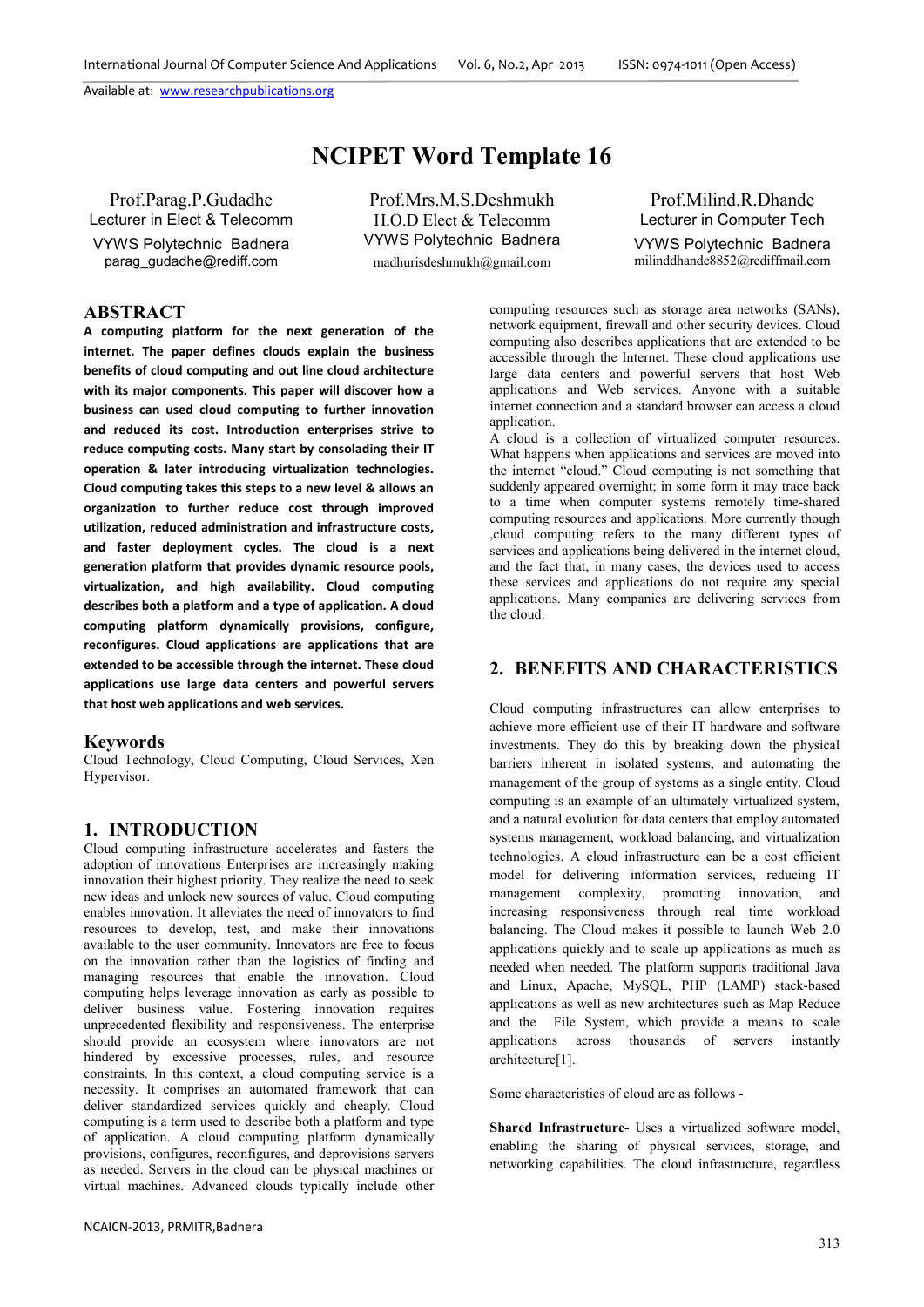of deployment model, seeks to make the most of the available infrastructure across a number of users.

**Dynamic Provisioning-** Allows for the provision of services based on current demand requirements. This is done automatically using software automation, enabling the expansion and contraction of service capability, as needed. This dynamic scaling needs to be done while maintaining high levels of reliability and security.

**Network Access** - Needs to be accessed across the internet from a broad range of devices such as PCs, laptops, and mobile devices, using standards-based APIs (for example, ones based on HTTP). Deployments of services in the cloud include everything from using business applications to the latest application on the newest smart phones.

**Managed Metering** - Uses metering for managing and optimizing the service and to provide reporting and billing information .In this way, consumers are billed for services according to how much they have actually used during the billing period .In short, cloud computing allows for the sharing and scalable deployment of services, as needed, from almost any location, and for which the customer can be billed based on actual usage.

# **3. SERVICE AND DEPLOYMENT MODELS**

#### **3.1 Service Models**

Once a cloud is established, how its cloud computing services are deployed in terms of business models can differ depending on requirements.

**Software as a Service-** Consumers purchase the ability to access and use an application or service that is hosted in the cloud. A benchmark example of this is Salesforce.com, as discussed previously, where necessary information for the interaction between the consumer and the service is hosted as part of the service in the cloud. Also, Microsoft is expanding its involvement in this area, and as part of the cloud computing option for Microsoft® Office 2010, its Office Web Apps are available to Office volume licensing customers and Office Web App subscriptions through its cloud-based Online Services.

**Platform as a Service-** Consumers purchase access to the platforms, enabling them to organize their own software and applications in the cloud. The operating systems and network access are not managed by the consumer, and there might be Constraints as to which applications can be deployed.

**Infrastructure as a Service-** Consumers control and manage the systems in terms of the operating systems, applications, storage, and network connectivity, but do not they control the cloud infrastructure. Also known are the various subsets of these models that may be related to a particular industry or market.

**Communications as a Service** (CaaS) - One such subset model used to describe hosted IP telephony services. Along with the move to CaaS is a shift to more IP-centric communications and more SIP trucking deployments. With IP and SIP in place, it can be as easy to have the PBX in the cloud as it is to have it on the premise use a 9-point Times Roman font, or other Roman font with serifs, as close as possible in appearance to Times Roman in which these guidelines have been set. The goal is to have a 9-point text, as you see here. Please use sans-serif or non-proportional fonts only for special purposes, such as distinguishing source code text. If Times Roman is not available, try the font named Computer Modern Roman. On a Macintosh, use the font named Times. Right margins should be justified, not ragged.

#### **3.2 Deployment Models**

Deploying cloud computing can differ depending on requirements, and the following four deployment models have been identified, each with specific characteristics that support the needs of the services and users of the clouds in particular ways

**Private Cloud-**The cloud infrastructure has been deployed, and is maintained and operated for a specific organization. The operation may be in-house or with a third party on the premises.

**Community Cloud**-The cloud infrastructure is shared among a number of organizations with similar interests and requirements. This may help limit the capital expenditure costs for its establishment as the costs are shared among the organizations. The operation may be in-house or with a third party on the premises.

**Public Cloud-**The cloud infrastructure is available to the public on a commercial basis by a cloud service provider. This enables a consumer to develop and deploy a service in the cloud with very little financial outlay compared to the capital expenditure requirements normally associated with other deployment options.

**Hybrid Cloud-**The cloud infrastructure consists of a number of clouds of any type, but the clouds have the ability through their interfaces to allow data and/or applications to be moved from one cloud to another. This can be a combination of private and public clouds that support the requirement to retain some data in an organization, and also the need to offer services in the cloud.

#### **4. TECHNOLOGIES**

### **4.1 Cloud Computing Application Architecture**

This gives the basic architecture of a cloud computing application. We know that cloud computing is the shift of computing to a host of hardware infrastructure that is distributed in the cloud. The commodity hardware infrastructure consists of the various low cost data servers that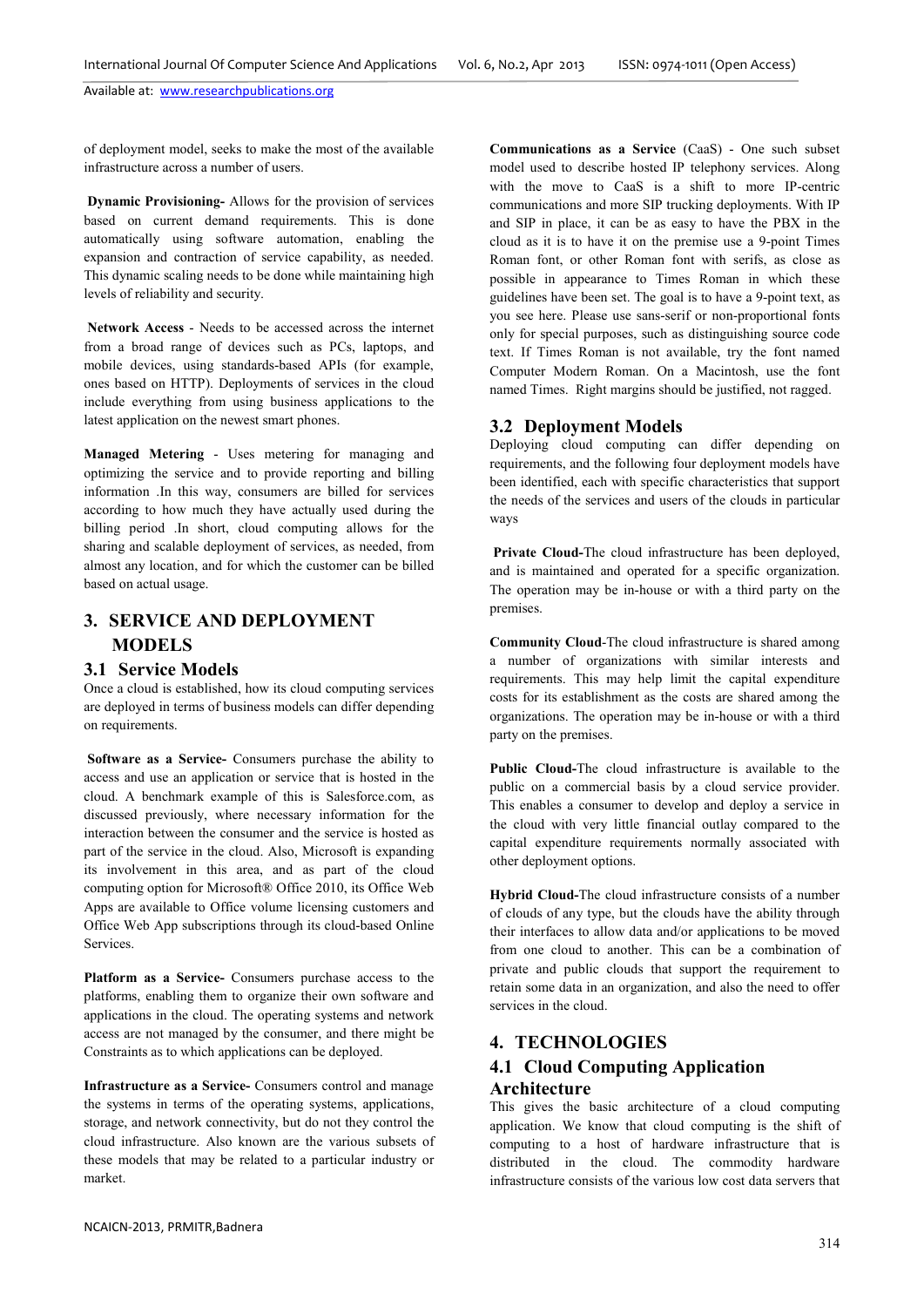are connected to the system and provide their storage and processing and other computing resources to the application. Cloud computing involves running applications on virtual servers that are allocated on this distributed hardware infrastructure available in the cloud. These virtual servers are made in such a way that the different service level agreements and reliability issues are met. There may be multiple instances of the same virtual server accessing the different parts of the hardware infrastructure available. This is to make sure that there are multiple copies of the applications which are ready to take over on another one in case of failure. The virtual server distributes the processing between the infrastructure and the computing is done and the result returned. There will be a workload distribution management system, also known as the grid engine, for managing the different requests coming to the virtual servers. This engine will take care of the creation of multiple copies and also the preservation of integrity of the data that is stored in the infrastructure. This will also adjust itself such that even on heavier load, the processing is completed as per the requirements. The different workload management systems are hidden from the users. For the user, the processing is done and the result is obtained. There is no question of where it was done and how it was done. The users are billed based on the usage of the system - as said before - the commodity is now cycles and bytes. The billing is usually on the basis of usage per CPU per hour or GB data transfer per hour. Cloud computing makes use of a large physical resource pool in the cloud. As said above, cloud computing services and applications make use of virtual server instances built upon this resource pool. There are two applications which help in managing the server instances, the resources and also the management of the resources by these virtual server instances.

#### **4.2 Xen Hypervisor**

 Xen is an open-source, which makes it possible to run many instances of an operating system or indeed different operating systems in parallel on a single machine (or host). Xen is the only type-1 hypervisor that is available as open source. Xen is used as the basis for a number of different commercial and open source applications, such as: server virtualization, Infrastructure as a Service (IaaS), desktop virtualization, security applications, embedded and hardware appliances. Xen enables users to increase server utilization, consolidate server farms, reduce complexity, and decrease total cost of ownership which provides an abstraction layer between the hardware and the virtual OS so that the distribution of the resources and the processing is well managed. Another application that is widely used is the Enomalism server management system which is used for management of the infrastructure platform. When Xen is used for virtualization of the servers over the infrastructure, a thin software layer known as the Xen hypervisor is inserted between the server hardware and the operating system. This provides an abstraction layer that allows each physical server to run one or more virtual servers, effectively decoupling the operating system and its applications from the underlying physical

server. The Xen hypervisor is a unique open source technology, developed collaboratively by the Xen community and engineers at over 20 of the most innovative data center solution vendors, including MD, Cisco, Dell, HP, IBM, Intel, Mellanox, Network Appliance, Novell, Red Hat, SGI, Sun, Unisys, Veritas, Voltaire, and Citrix. Xen is licensed under the GNU General Public License (GPL2) and is available at no charge in both source and object format. The Xen hypervisor is also exceptionally use that translates to extremely low overhead and near-native performance for guests. Xen re-uses existing device drivers (both closed and open source) from Linux, making device management easy. More over Xen is robust to device driver failure and protects both guests and the hypervisor from faulty or malicious drivers The Enomalism virtualized server management system is a complete virtual server infrastructure platform. Enomalism helps in an effective management of the resources. Enomalism can be used to tap into the cloud just as you would into a remote server. It brings together all the features such as deployment planning, load balancing, resource monitoring, etc. Enomalism is an open source application. It has very simple and easy to use web based user interface. It has a module architecture which allows for the creation of additional system add-ons and plugins. It supports one click deployment of distributed or replicated applications on a global basis. It supports the management of various virtual environments including KVM/Qemu, Amazon EC2 and Xen, penVZ, Linux Containers, Virtual Box. It has fine grained user permissions and access privileges.

#### **5. MAP REDUCTION**

Map Reduce is a software framework developed at Google in 2003 to support parallel computations over large (multiple pita byte) data sets on clusters of commodity computers. This framework is largely taken from map and reduces functions commonly used in functional programming, although the actual semantics of the framework are not the same. It is a programming model and an associated implementation for processing and generating large data sets. Many of the real world tasks are expressible in this model. Map Reduce implementations have been written in C++, Java and other languages. Programs written in this functional style are automatically parallelized and executed on the cloud. The runtime system takes care of the details of partitioning the input data, scheduling the program execution across a set of machines, handling machine failures, and managing the required inter-machine communication. This allows programmers without any experience with parallel and distributed systems to easily utilize the resources of a largely distributed system. The computation takes a set of input key/value pairs, and produces a set of output key/value pairs. The user of the Map Reduce library expresses the computation as two functions: Map and Reduce. Map, written by the user, takes an input pair and produces a set of intermediate key/value pairs. The Map Reduce library groups together all intermediate values associated with the same intermediate key I and passes them to the Reduce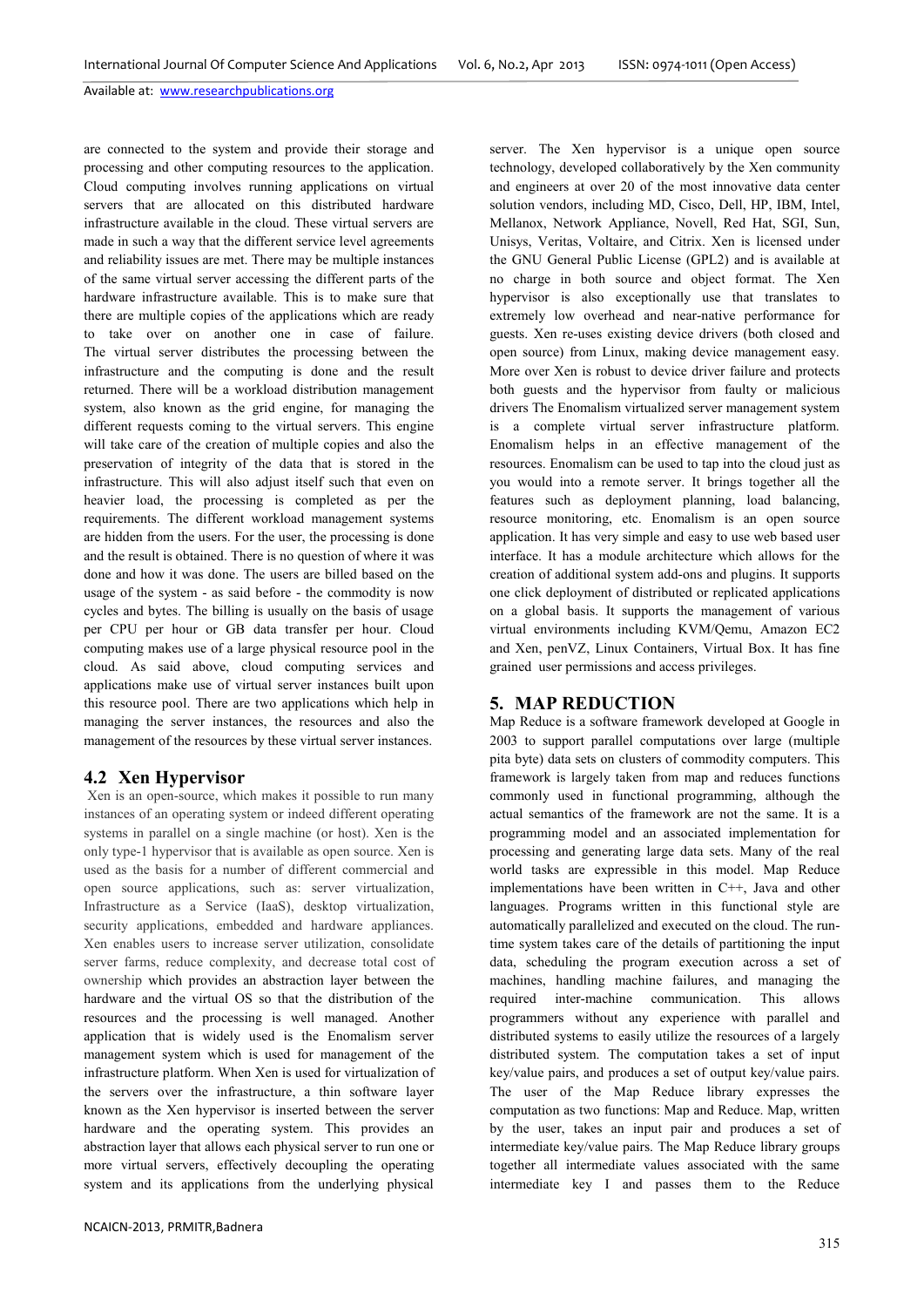The Reduce function, also written by the user, accepts an intermediate key I and a set of values for that key. It merges together these values to form a possibly smaller set of values. Typically just zero or one output value is produced per Reduce invocation. The intermediate values are supplied to the user reduce function via an iterator. This allows us to handle lists of values that are too large to fit in memory. Map Reduce achieves reliability by parceling out a number of operations on the set of data to each node in the network; each node is expected to report back periodically with completed work and status updates. If a node falls silent for longer than that interval, the master node records the node as dead, and sends out the node assigned work to other nodes. Individual operations use atomic operations for naming file outputs as a double check to ensure that there are not parallel conflicting threads running; when files are renamed, it is possible to also copy them to another name in addition to the name of the task (allowing for side-effects).

#### **5.1 Google File Systems**

Google File System (GFS) is a scalable distributed file system developed by Google for data intensive applications. It is designed to provide efficient, reliable access to data using large clusters of commodity hardware. It provides fault tolerance while running on inexpensive commodity hardware, and it delivers high aggregate performance to a large number of clients. Files are divided into chunks of 64 megabytes, which are only extremely rarely overwritten, or shrunk; files are usually appended to or read. It is also designed and optimized to run on computing clusters, the nodes of which consist of cheap, commodity computers, which means precautions must be taken against the high failure rate of individual nodes and the subsequent data loss. Other design decisions select for high data throughputs, even when it comes at the cost of latency. The nodes are divided into two types: one Master node and a large number of Chunk servers. Chunk servers store the data files, with each individual file broken up into fixed size chunks (hence the name) of about 64 megabytes, similar to clusters or sectors in regular file systems. Each chunk is assigned a unique 64-bit label, and logical mappings of files to constituent chunks are maintained. Each chunk is replicated several times throughout the network, with the minimum being three, but even more for files that have high demand or need more redundancy. The Master server doesn't usually store the actual chunks, but rather all the metadata associated with the chunks, such as the tables mapping the 64-bit labels to chunk locations and the files they make up, the locations of the copies of the chunks, what processes are reading or writing to a particular chunk, or taking a snapshot of the chunk pursuant to replicating it (usually at the instigation of the Master server, when, due to node failures, the number of copies of a chunk has fallen beneath the set number). All this metadata is kept current by the Master server periodically receiving updates from each chunk server (Heart-beat messages). Permissions for modifications are handled by a system of time-limited, expiring leases, where the Master server grants permission to a process for a finite period of time during which no other process will be granted permission by the Master server to modify the chunk. The modified chunk server, which is always the primary chunk holder, then propagates the changes to the chunk servers with the backup copies. The changes are not saved until all chunk servers a acknowledge, thus guaranteeing the completion and atomicity of the operation. Programs access the chunks by first querying the Master server for the locations of the desired chunks; if the chunks are not being operated on (if there are no outstanding leases), the Master replies with the locations, and he program then contacts and receives the data from the chunk server directly. As opposed to many file systems, it not implemented in the kernel of an Operating System but accessed through a library to avoid overhead.

#### **5.2 Hadoop**

Hadoop is a framework for running applications on large cluster built of commodity hardware. The Hadoop framework transparently provides applications both reliability and data motion. Hadoop implements the computation paradigm named Map Reduce which was explained above. The application is divided into many small fragments of work, each of which may be executed or re-executed on any node in the cluster. In addition, it provides a distributed file system that stores data on the compute nodes, providing very high aggregate bandwidth across the cluster. Both Map Reduce and the distributed file system are designed so that the node failures are automatically handled by the framework. Hadoop has been implemented making use of Java. In Hadoop, the combination of the entire JAR files and classed needed to run a Map Reduce program is called a job. All of these components are themselves collected into a JAR which is usually referred to as the job file. To execute a job, it is submitted to a job Tracker and then executed. Tasks in each phase are executed in a fault tolerant manner. If node(s) fail in the middle of a computation the tasks assigned to them are redistributed among there maiming nodes. Since we are using Map Reduce, having many map and reduce tasks enables good load balancing and allows failed tasks to be re-run with smaller runtime over head. The Hadoop Map Reduce framework has master/slave architecture. It has a single master server or a job Tracker and several slave servers or task Trackers, one per node in the cluster. The job Tracker is the point of interaction between the users and the framework. Users submit jobs to the job Tracker, which puts them in a queue of pending jobs and executes them on a first come firstserve basis. The job Tracker manages the assignment of Map Reduce jobs to the task Trackers. The task Trackers execute tasks upon instruction from the job Tracker and also handle data motion between the map and reduce phases of the Map Reduce job. Hadoop is a framework which has received a wide industry adoption. Hadoop is used along with other cloud computing technologies like the Amazon services so as to make better use of the resources. There are many instances where Hadoop has been used. Amazon makes use of Hadoop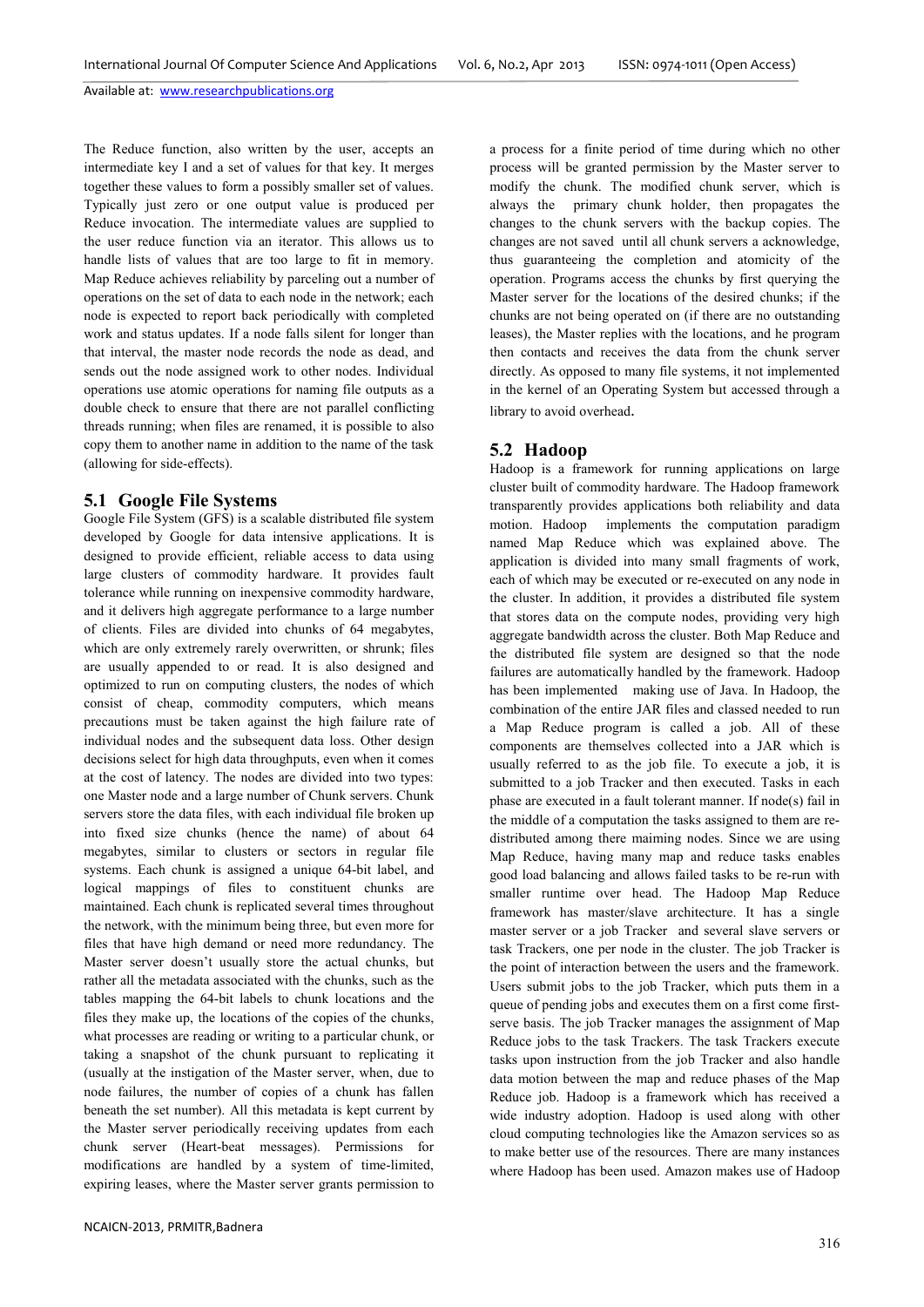for processing millions of sessions which it uses for analytics. This is made use of in a cluster which has about 1 to 100 nodes. Facebook uses Hadoop to store copies of internal logs and dimension data sources a use it as a source for reporting/analytics and machine learning. The New York Times made use of Hadoop for large scale image conversions. Yahoo uses Hadoop to support research for advertisement systems and web searching tools. They also use it to do scaling tests to support development of Hadoop.

## **6. CLOUD COMPUTING SERVICES**

Even though cloud computing is a pretty new technology, there are many companies offering cloud computing services. Different companies like Amazon, Google, Yahoo, IBM and Microsoft are all players in the cloud computing services industry. But Amazon is the pioneer in the cloud computing industry with services like EC2 (Elastic Compute Cloud) and S3(Simple Storage Service) dominating the industry. Amazon has an expertise in this industry and has a small advantage over the others because of this. Microsoft has good knowledge of the fundamentals of cloud science and is building massive data centers. IBM, the king of business computing and traditional supercomputers, teams up with Google to get a foothold in the clouds. Google is far and away the leader in cloud computing with the company itself built from the ground up on hardware.

#### **6.1 Amazon Web Services**

The Amazon Web Services is the set of cloud computing services offered by Amazon. It involves four different services. They are Elastic Compute Cloud (EC2), Simple Storage Service (S3), Simple Queue Service (SQS) and Simple Database Service (SDB).

#### **6.2 Elastic Compute Cloud (EC2)**

Amazon Elastic Compute Cloud (Amazon EC2) is a web service that provides resizable compute capacity in the cloud. It is designed to make web scale computing easier for developers. It provides on-demand processing power. Amazon  $EC2\hat{a}$   $\&$  simple web service interface allows you to obtain and configure capacity with minimal friction. It provides you with complete control of your computing resources and lets you run on Amazon proven computing environment. Amazon EC2 reduces the time required to obtain and boot new server instances to minutes, allowing you to quickly scale capacity, both up and down, as your computing requirements change. Amazon EC2 changes the economics of computing by allowing you to pay only for capacity that you actually use. Amazon EC2 provides developers the tools to build failure resilient applications and isolate themselves from common failure scenarios. Amazon EC2 presents a true virtual computing environment, allowing you to use web service interfaces to requisition machines for use, load them with your custom application environment, manage your network access permissions, and run your image using as many or few systems as you desire. To set up an Amazon EC2 node we have to create an EC2 node configuration which consists of all our applications, libraries, data and associated configuration settings. This configuration is then saved as an AMI (Amazon Machine Image). There are also several stock instances of Amazon AMIs available which can be customized and used. We can then start, terminate and monitor as many instances of the AMI as needed. Amazon EC2 enables you to increase or decrease capacity with in minutes. You can commission one, hundreds or even thousands of server instances simultaneously. Thus the applications can automatically scale it self up and down depending on its needs. You have root access to each one, and you can interact with them as you would any machine. You have the choice of several instance types, allowing you to select a configuration of memory, PU, and instance storage that is optimal for your application. Amazon EC2 offers a highly reliable environment where replacement instances can be rapidly and reliably commissioned. Amazon EC2 provides web service

interfaces to configure firewall settings that control network access to and between groups of instances. You will be charged at the end of each month for your EC2 resources actually consumed. So charging will be based on the actual usage of the resources.

#### **6.3 Simple Storage Service**

S3 or Simple Storage Service offers cloud computing storage service. It offers services for storage of data in the cloud. It provides a high-availability large-store database. It provides a simple SQL-like language. It has been designed for interactive online use. S3 is storage for the Internet. It is designed to make web-scale computing easier for developers. S3 provides a simple web services interface that can be used to store and retrieve any amount of data, at any time, from any where on the web. It gives any developer access to the same highly scalable, reliable, fast, inexpensive data storage infrastructure that Amazon uses to run its own global network of web sites. Amazon S3 allows write, read and delete of objects containing from 1 byte to 5 gigabytes of data each. The number of objects that you can store is unlimited. Each object is stored in a bucket and retrieved via a unique developer-assigned key. A bucket can be located anywhere in Europe or the Americas but can be accessed from anywhere. Authentication mechanisms are provided to ensure that the data is kept secure from unauthorized access. Objects can be made private or public, and rights can be granted to specific users for particular objects. Also the S3 service also works with a pay only for what you use method of payment.

#### **6.4 Simple Queue Service**

Amazon Simple Queue Service (SQS) offers a reliable, highly scalable, hosted queue for storing messages as they travel between computers. By using SQS, developers can simply move data between distributed components of their applications that perform different tasks, without losing messages or requiring each component to be always available With SQS, developers can create an unlimited number of SQS